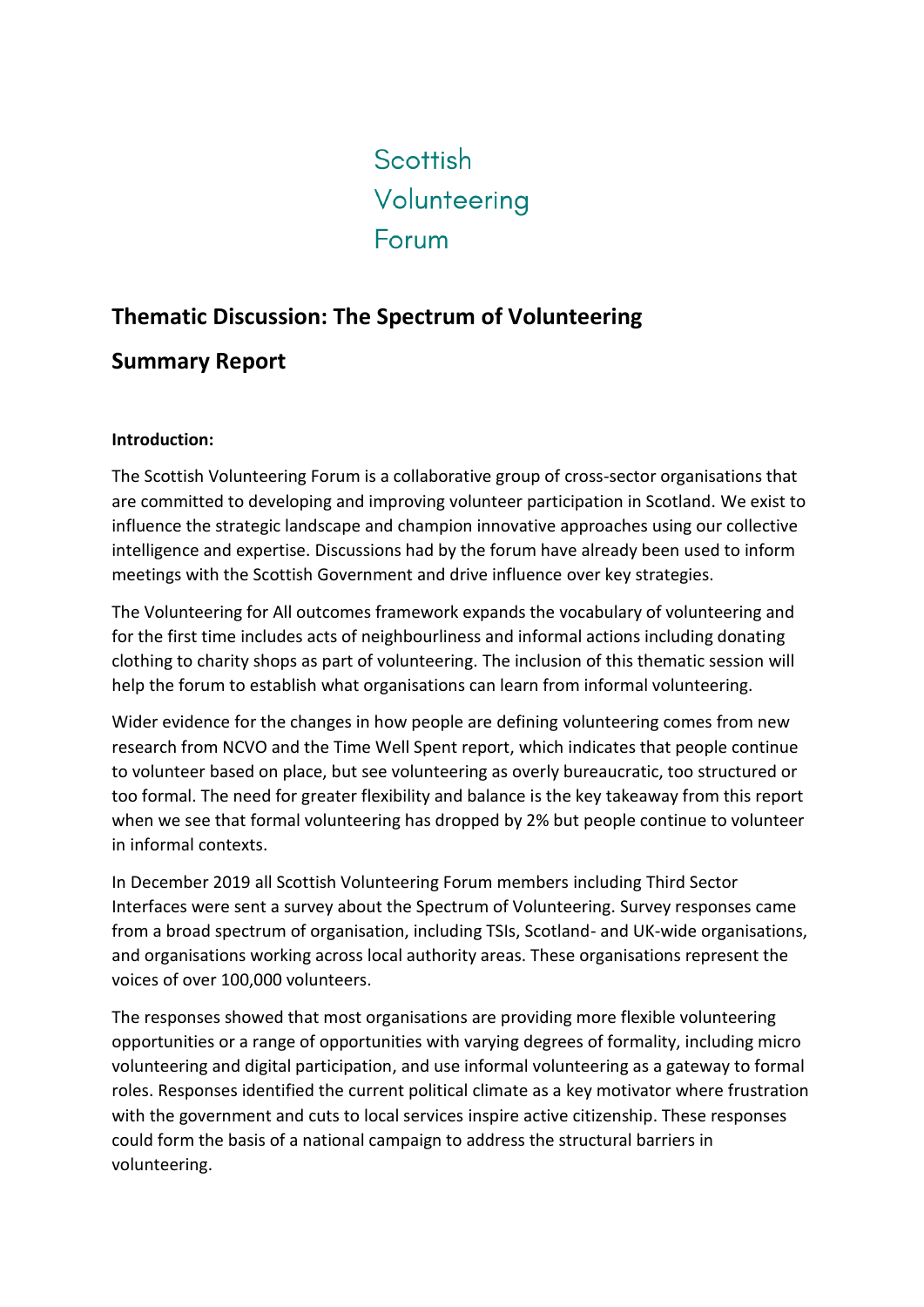#### **Discussion Summary**

#### *1) Definition of volunteering*

Sistema have adopted definitions of volunteering that sit on the formal end of the spectrum and that are in line with the Scottish Executive's definition. Louise McGinty added that when defining volunteering at Quarriers they needed to reassure paid staff that volunteer roles would not be used to replace their jobs.

Feedback from volunteers at Quarriers has been that volunteers do not want to stop formal checks like PVGs and references because for many volunteering is a pathway into employment where these checks are standard. As a social care organisation they are obligated to run these checks to ensure that all vulnerable persons are protected.

#### *2) Inclusion of service users*

At Shelter Scotland the inclusion of service users has become a deliberate volunteer pathway. This has required specific commitment and adaption of processes, needing Shelter Scotland to see their service as a pathway rather than a role.

Sarah added that just because a volunteer does not identify with this label (seeing themselves as activists or peer supporters) does not mean that organisations can drop the responsibility and time commitment required to volunteers.

For Shelter Scotland if a person is representing their experience it is referred to as 'involvement', not volunteering, if they are not delivering part of the service. This often becomes a pathway for service users to transition into formal volunteering roles. Ruth Leonard questioned where this pathway and role would fit on the definition spectrum.

#### *3) Paid roles and service replacement*

Paul Wilson added that the definition of volunteering is a daily discussion for Third Sector Interfaces and they often have to push back against adverts for 30 hour/week roles, where there is a clear issue of what constitutes a voluntary role. We need to achieve a balance between getting more people to volunteer, and ensuring it is appropriate.

For some volunteers if they know the requirements of the role they are getting in to then there is no reason for restrictions on time; small or unincorporated charities that work through a board are likely to require more time commitment with less structure. Social enterprises in particular vary on levels of compliance, but this is the choice of the individual.

Sarah questioned when an action becomes volunteering, and when it stops being volunteering. A distinction from paid roles is needed, but with more cuts to services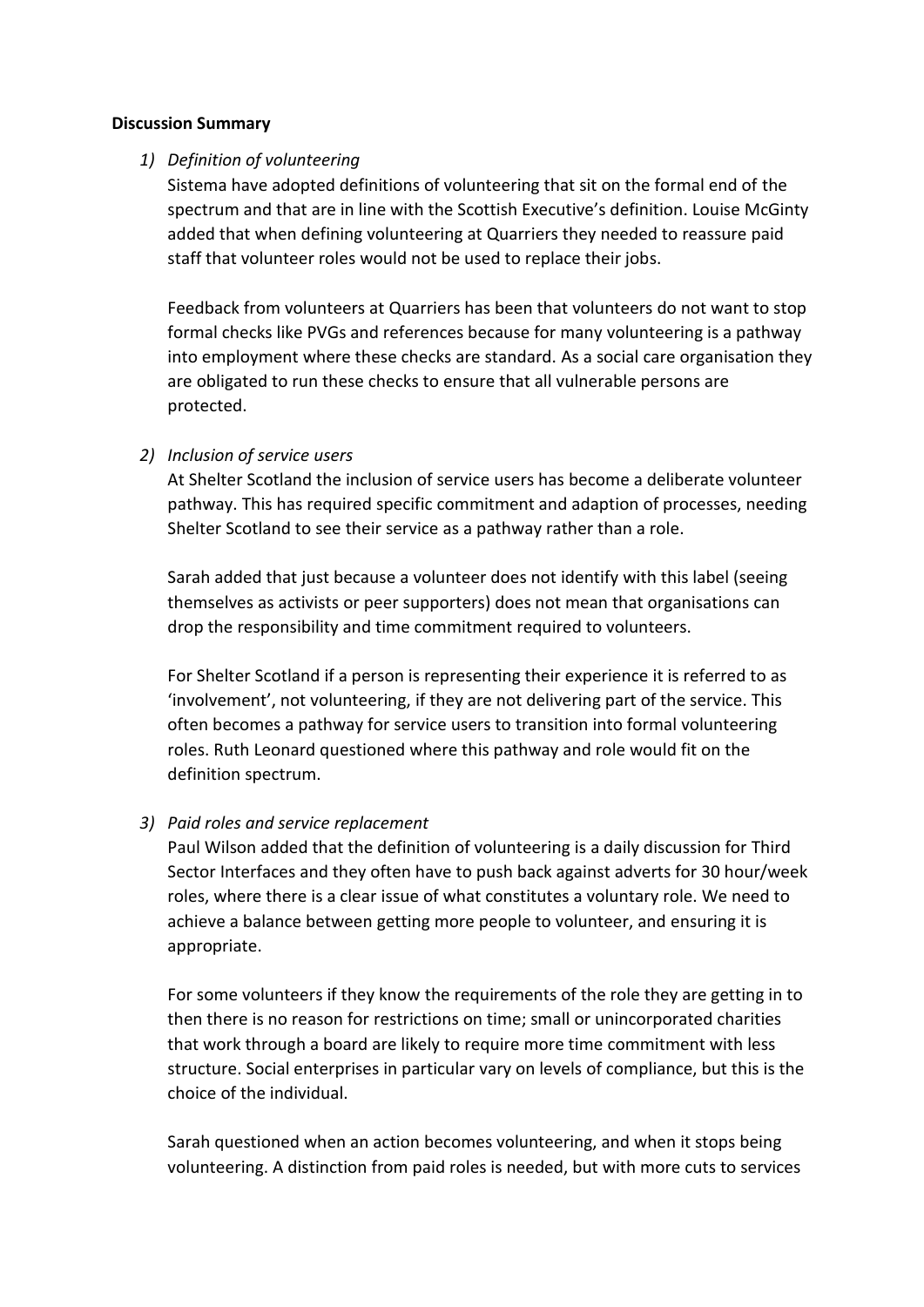expected the third sector might feel pressure to relax the definition and time expectation. Paul agreed that with the closure of services like libraries and community hubs communities are stepping in to take on formerly paid roles. Louise has seen greater collaboration in the face of service cuts, with Local Authorities donating a building or space and volunteers donating their time to continue services. How can we restrict the definition of volunteering when people want to do it?

Damian summarised this tension over time: on the informal side of the spectrum you can give unrestricted time, but on the formal side organisations generally do. Sarah questioned whether encouraging this level of volunteering is enabling local authorities to cut services and erode job satisfaction. Sarah cited the use of volunteers to provide patient care in the NHS, a part of the role that many nurses love, as demonstrated in the BBC 'Hospital Experiment' programme last year.

CHAS took a different view of this role, believing that it gives nurses more capacity and shows that volunteers can be trusted. Emma Picken added that these roles are supplementing staff capacity and are particularly important for volunteers from a refugee background who want to learn new specialisms because their qualifications do no translate in the UK.

Formal roles have created a new pathway in CHAS from volunteer to paid staff. Quarriers have also experienced this and use word of mouth to recruit from volunteers. Louise added that paid staff roles won't be replaced, but volunteers add to its success. When people are thriving because of volunteering we can't restrict them because of red tape; it is a testament to the benefits of volunteering that organisations can be flexible and let people grow. Restrictions on time spent volunteering should therefore be approached carefully. Ruth Leonard suggested that we stop looking at volunteering through an employment lens, and approach it as a leisure pursuit.

*4) Language*

Impact Funding Partners support a lot of organisations who need formality in their volunteer roles, but continue to be supported by people who don't recognise themselves as 'volunteers'.

CHAS are increasingly using models more akin to fundraising supporters that traditional HR, taking on the culture and relationship management focus of this team, with more emphasis on supporter journeys. This has been a logical step for CHAS as two thirds of volunteers are also donors. Shelter Scotland have adapted in a similar way, for example using different language on applications to Disclosure Scotland than on volunteer role descriptions. The structure of these checks are set up to show volunteers in an employment lens that doesn't fit, particularly when many Shelter Scotland volunteers have a criminal history.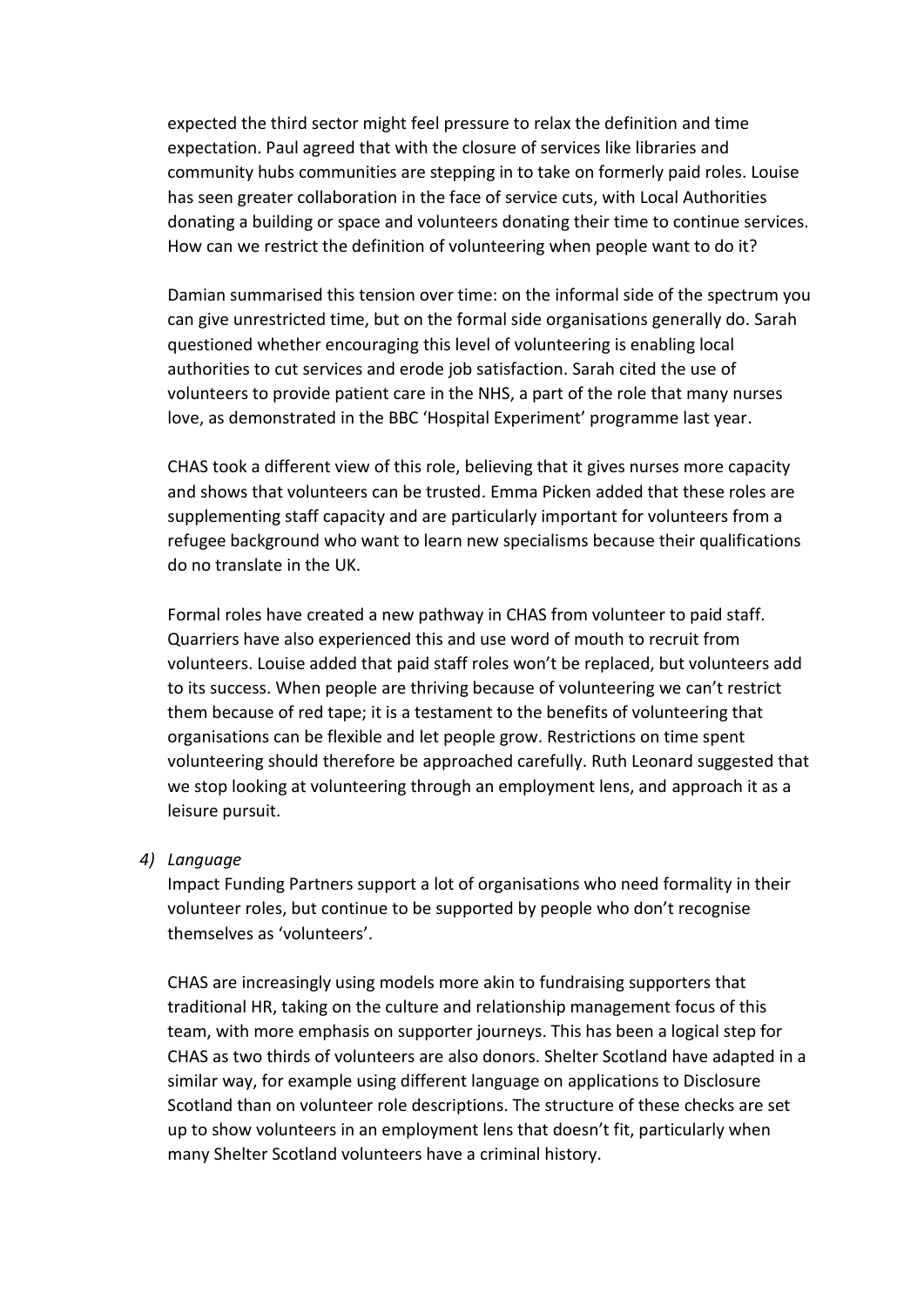Morven is interested in investigating how we manage fundraising volunteers alongside service volunteers. CHAS have been seeing an increase of gift in kind donations/skills bank, but struggle to decide whether these are volunteer or fundraising responsibilities. Cancer Support Scotland has also struggled to manage fundraising volunteers to the same level as service volunteers. Running a marathon requires high levels of training and commitment, and Stacey is keen to capture this commitment better through support squads or similar angles.

Macmillan have an action team but fundraising and volunteers are still different teams. Shelter Scotland have done some mapping on these issues: community volunteers are flexible and informal roles that are centrally managed by the volunteering team but can be a light touch on training and bureaucracy because they are just leafleting or talking to people. The Red Cross have 'crisis teams' that appeals to the neighbourly end of the spectrum, where people want to give time during an emergency or crisis.

These new systems and methods need to be captured and shared on a national scale. For Quarriers fundraising volunteers remain informal, but when they want to start doing different activities they have to immediately jump through Disclosure hoops. Sarah would like to see this as more of a staged journey.

#### *5) Inclusion agenda*

Whilst reducing bureaucracy and increasing the informality of volunteering was a key goal for most contributors to the discussion, there was a lack of clarity on how to balance this change with appropriate risk management. In particular organisations have struggles to convince their boards to make changes to established risk and safety management.

Sarah reflected that this process takes time; at Shelter Scotland the team went through a year of incremental change with evidence gathering and adapting systems that were in place to convince their Safeguarding Panel that changes to recruitment processes, such as removing the requirement for references, do not present additional risk. Shelter Scotland are keen that this change in practice is shared across the voluntary sector. Paul Wilson agreed that these innovations should be shared beyond the steering group as an adaptive process for every organisation, rather than a prescriptive formula.

Small organisations will have a different experience of adapting their processes. Micro organisations will not always have a long history where they need to evidence a considered change in policy, and Emma reinforced that small organisations can manoeuvre reactively to changes needed in practice. There was some discussion of the extent to which larger organisations are over-complicating their processes to justify their own roles. Small organisations have an advantage in that their activity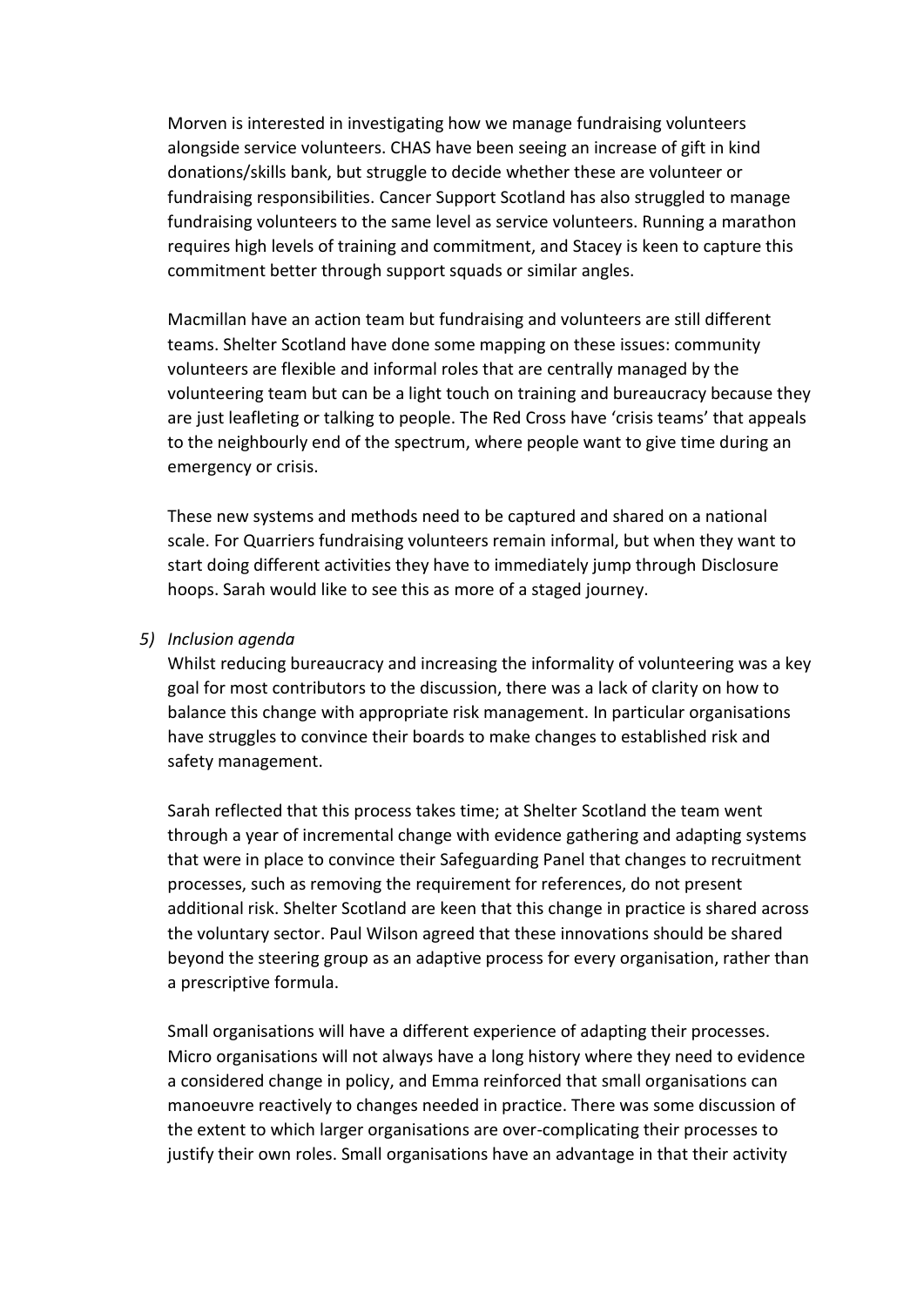will be under significantly less scrutiny. Stacey raised the issue that we may be putting processes in place because we have the resource to do it.

Laura raised an issue faced by Sustrans of ineffective reporting on informal volunteering. Damian agreed that the sector has a responsibility to show that public money is not being squandered, and that our approaches are improving. Sarah gave an example of monitoring Shelter Scotland's Acts of Kindness campaign through website clicks that allowed them to show how many people had visited the site, although this does not show action taken.

Paul raised the wider issues of monitoring and reporting on volunteering with regards to the Invest in Volunteers/Volunteer Friendly certification that have become increasingly inflexible and focused on bureaucratic processes.

#### 6) *Reclaiming the definition*

The definition of volunteering given by Scottish Government is not convincing and a need to reclaim the term was widely expressed. Ruth Hutton asked the forum if having a spectrum definition helps people to get involved, which was agreed to show the diversity of volunteering but could overcomplicate it. Morven emphasised the need for an internationally recognisable term, which 'volunteering' provides, where terms live civic engagement are changeable.

Laura suggested campaign language around the number of volunteer hours given rather than the number of volunteers to better demonstrate impact, Damian agreed that this would shift the focus from driving numbers to the causes that matter.

Morven asked how we fill regular roles that are no longer appealing to the traditional group of retired women. For Shelter Scotland lots more flexible and organic opportunities have been created, including self-rotas for greater autonomy.

There is concern over capacity and the expectation to increase the number of volunteers if we are reducing hours. Damian also raised the benefits of formality, particularly where vulnerable people have services bungee jumping into their lives. Louise agreed that people need consistency from our services, and that diversity in our volunteer offer means that we can attract different types of people.

Bill raised the benefits of informal volunteering in getting people furthest from volunteering into roles. Damian raised campaigns like Shelter's Little Act, Big Impact that show the possibilities for informal volunteering. The issue of how to measure these acts was once again raised, particularly with regards to how organisations can justify putting resources into something that can't be measured. Sarah argued that just because you can't measure something doesn't mean you shouldn't do it.

#### *7) Actions*